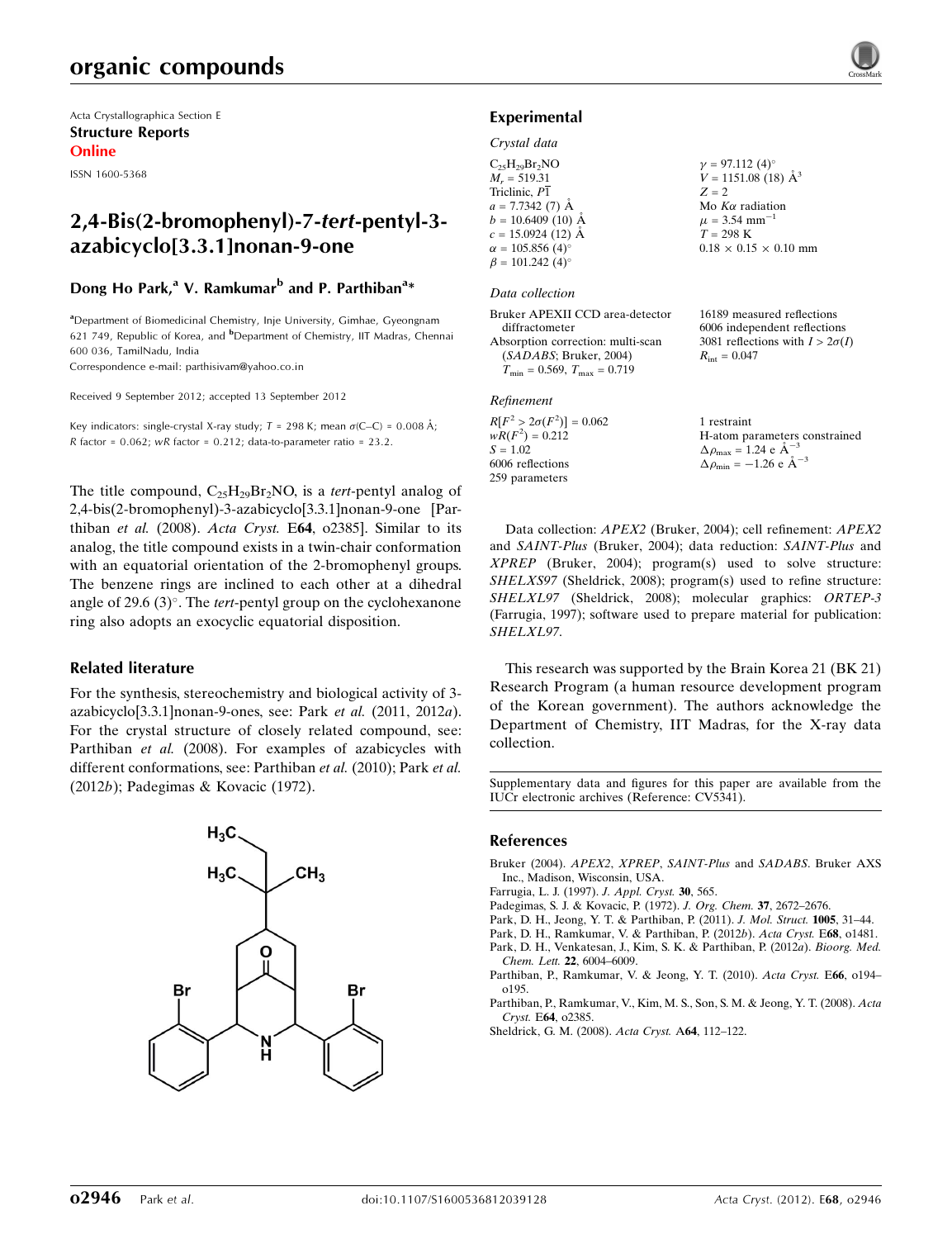*Acta Cryst.* (2012). E**68**, o2946 [https://doi.org/10.1107/S1600536812039128]

# **2,4-Bis(2-bromophenyl)-7-***tert***-pentyl-3-azabicyclo[3.3.1]nonan-9-one**

# **Dong Ho Park, V. Ramkumar and P. Parthiban**

## **S1. Comment**

The bycyclic compounds posses three major conformations, *viz*., chair-chair (Parthiban *et al.*, 2010), chair-boat (Park *et al.*, 2012*b*) and boat-boat (Padegimas & Kovacic, 1972), depending upon the nature and position of the substituents on the bicycle. The aim of the present study was to explore the stereochemistry as well as the impact of *tert*-pentyl on the twin-chair conformation of the 2,4-*bis*(2-bromophenyl)-3-azabicyclo[3.3.1]nonan-9-one (Parthiban *et al.*, 2008).

Examination of the asymmery parameters and torsion angles of the title compound (Fig. 1) reveals that the values are very similar to those in its analog. In detail, the torsion angles of the title compound C2—C8—C6—C7, C1—C2—C8— C6, C5—C6—C8—C2 and C3—C2—C8—C6 are -61.2 (5), 61.9 (5), 63.4 (5) and -63.8 (5)°, respectively. These clearly assign slightly distorted chair conformation to both six-membered rings, and the cyclohexanone ring is compratively flattened. Furthermore, the orientation of the bromophenyl groups on both sides of the secondary amino group is identified by their torsion angles. The torsion angle of C9—C1—C2—C8 and C8—C6—C7—C15 are 178.0 (4) and -178.6 (4)°, respectively. This clearly conform their euatorial orientations, and it is similar to its non-*tert*-pentyl analog [C9—C1—C2—C8 and C8—C6—C7—C15 are 177.8 (4) and -179.4 (6)°, respectively]. Also the orientation of *tert*pentyl group on the cyclohexanone ring is identified by its torsion angles [C21—C4—C5—C6 and C2—C3—C4—C21 are 171.4 (4) and -172.2 (4)°, respectively]. In addition to the above similarities, the title compound and its analog's benzene rings orientations are very similar. In titile compound, the benzene rings are inclined to echh other with an angle of 29.6 (3)°; it is 29.1° for its analog. Hence, the title compound,  $C_{25}H_{29}Br_{2}NO$ , exists in a twin-chair conformation with an euatorial orientation of the *ortho*-bromophenyl groups as its non-*tert*-pentyl analog. The *tert*-pentyl group on the cyclohexnone also adopts an exocyclic equtorial disposition.

## **S2. Experimental**

The 2,4-bis(2-bromophenyl)-7-(*tert*-pentyl) -3-azabicyclo[3.3.1]nonan-9-one was synthesized by a modified and an optimized Mannich condensation in one-pot, using 2-bromobenzaldehyde (0.1 mol, 18.50 g/11.58 ml), 4-*tert*-pentylcyclohexanone (0.05 mol, 8.41 g/9.15 ml) and ammonium acetate (0.075 mol, 5.78 g) in a 50 ml of absolute ethanol (Park *et al.*, 2011). The mixture was gently warmed on a hot plate at 303–308 K (30–35° C) with moderate stirring till the complete consumption of the starting materials, which was monitored by TLC. At the end, the crude azabicyclic ketone was separated by filtration and gently washed with 1:5 cold ethanol-ether mixture. X-ray diffraction quality crystals of the title compound were obtained by slow evaporation from ethanol.

## **S3. Refinement**

All hydrogen atoms were fixed geometrically and allowed to ride on the parent carbon atoms with aromatic  $C-H = 0.93$ Å, aliphatic C—H = 0.98 Å, methylene C—H = 0.97 Å. The displacement parameters were set for phenyl, methylene and aliphatic H atoms at  $U_{iso}(H) = 1.2U_{eq}(C)$ , methyl H atoms at  $U_{iso}(H) = 1.5U_{eq}(C)$  and the hydrogen atoms were fixed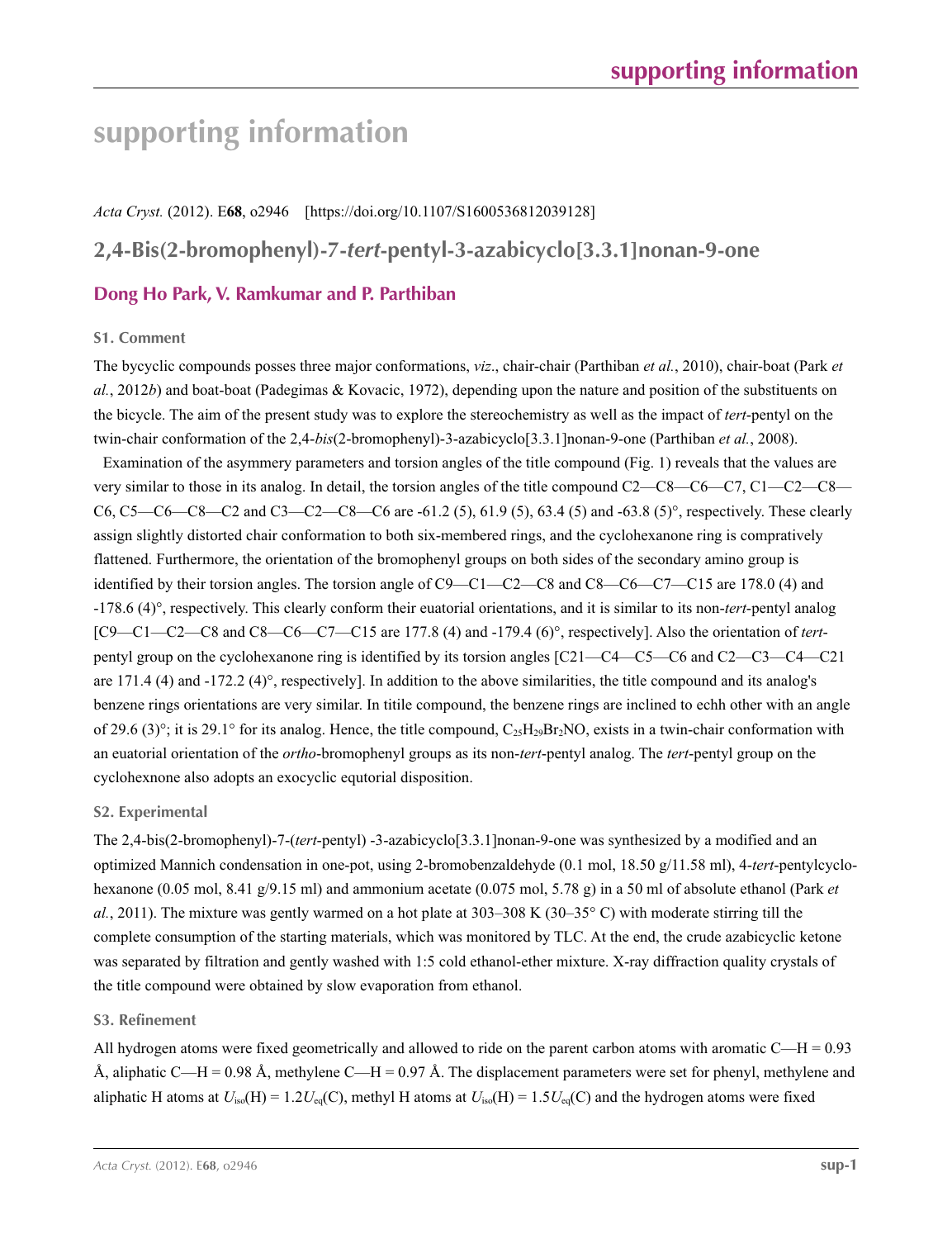geometrically and allowed to ride on the parent nitrogen atom with  $N-H = 0.86$  Å and the displacement parameter was set at *U*iso(H)= 1.2*U*eq(N).



**Figure 1**

The molecular structure of the title compound showing the atomic numbering and displacement ellipsoids drawn at the 30% probability level.

**2,4-Bis(2-bromophenyl)-7-***tert***-pentyl-3-azabicyclo[3.3.1]nonan-9-one** 

*Crystal data*

 $C_{25}H_{29}Br_2NO$  $M_r = 519.31$ Triclinic, *P*1 Hall symbol: -P 1  $a = 7.7342(7)$  Å  $b = 10.6409(10)$  Å  $c = 15.0924(12)$  Å  $\alpha$  = 105.856 (4)<sup>o</sup>  $\beta$  = 101.242 (4)<sup>o</sup>  $\gamma = 97.112(4)$ °  $V = 1151.08$  (18) Å<sup>3</sup> *Z* = 2  $F(000) = 528$  $D_x = 1.498$  Mg m<sup>-3</sup> Mo *Kα* radiation,  $\lambda = 0.71073$  Å Cell parameters from 4160 reflections  $\theta$  = 2.7–22.8°  $\mu$  = 3.54 mm<sup>-1</sup> *T* = 298 K Prism, colourless  $0.18 \times 0.15 \times 0.10$  mm *Data collection* Bruker APEXII CCD area-detector diffractometer Radiation source: fine-focus sealed tube Graphite monochromator phi and *ω* scans Absorption correction: multi-scan (*SADABS*; Bruker, 2004)  $T_{\text{min}} = 0.569, T_{\text{max}} = 0.719$ 16189 measured reflections 6006 independent reflections 3081 reflections with  $I > 2\sigma(I)$  $R_{\text{int}} = 0.047$  $\theta_{\text{max}} = 29.5^{\circ}, \theta_{\text{min}} = 1.4^{\circ}$  $h = -10 \rightarrow 10$  $k = -14 \rightarrow 14$ *l* = −20→19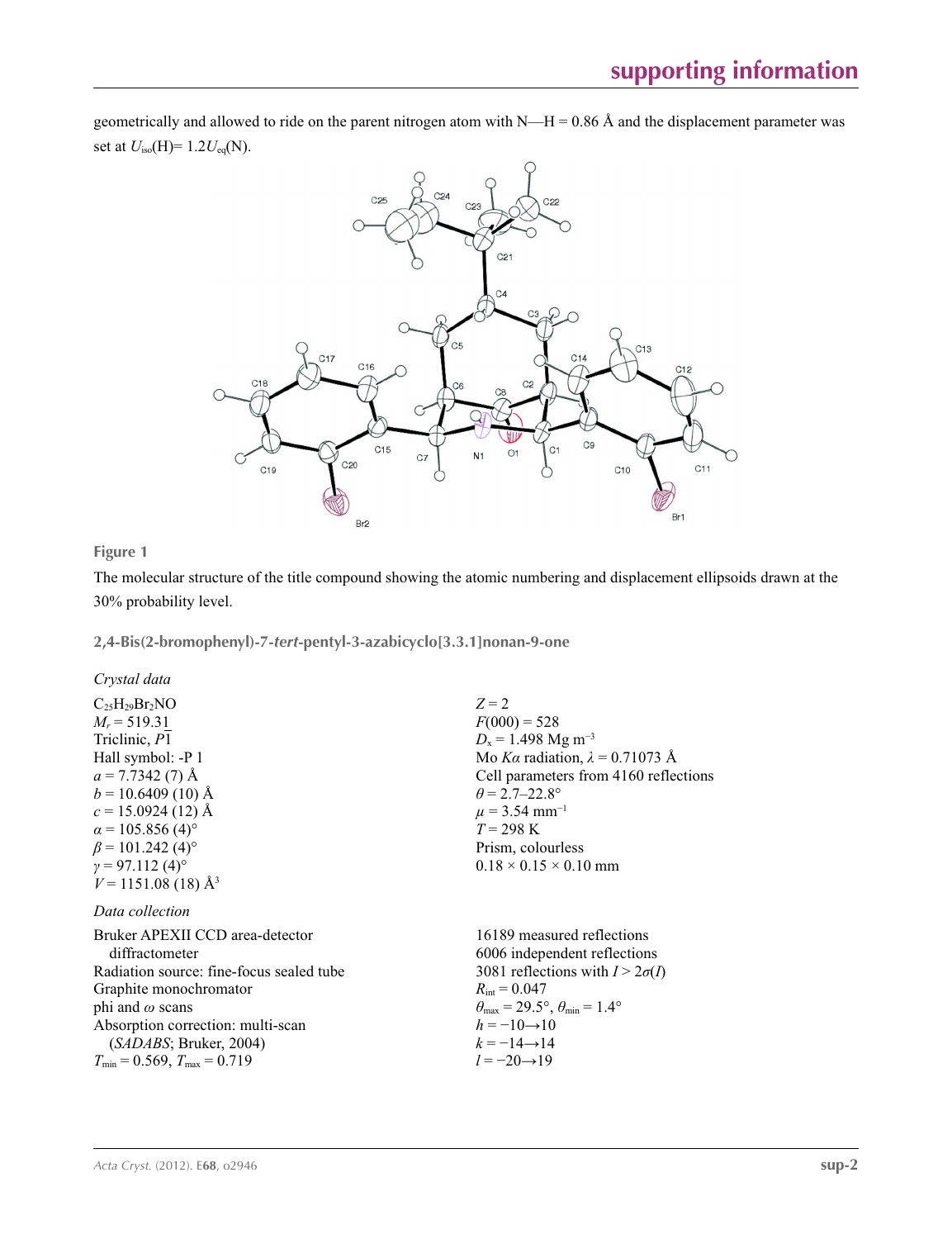*Refinement*

| Refinement on $F^2$                             | Secondary atom site location: difference Fourier |
|-------------------------------------------------|--------------------------------------------------|
| Least-squares matrix: full                      | map                                              |
| $R[F^2 > 2\sigma(F^2)] = 0.062$                 | Hydrogen site location: inferred from            |
| $wR(F^2) = 0.212$                               | neighbouring sites                               |
| $S = 1.02$                                      | H-atom parameters constrained                    |
| 6006 reflections                                | $w = 1/[\sigma^2(F_0^2) + (0.117P)^2]$           |
| 259 parameters                                  | where $P = (F_o^2 + 2F_c^2)/3$                   |
| 1 restraint                                     | $(\Delta/\sigma)_{\text{max}} = 0.001$           |
| Primary atom site location: structure-invariant | $\Delta \rho_{\rm max} = 1.24$ e Å <sup>-3</sup> |
| direct methods                                  | $\Delta\rho_{\rm min} = -1.26$ e Å <sup>-3</sup> |

## *Special details*

**Geometry**. All e.s.d.'s (except the e.s.d. in the dihedral angle between two l.s. planes) are estimated using the full covariance matrix. The cell e.s.d.'s are taken into account individually in the estimation of e.s.d.'s in distances, angles and torsion angles; correlations between e.s.d.'s in cell parameters are only used when they are defined by crystal symmetry. An approximate (isotropic) treatment of cell e.s.d.'s is used for estimating e.s.d.'s involving l.s. planes. **Refinement**. Refinement of  $F^2$  against ALL reflections. The weighted *R*-factor wR and goodness of fit *S* are based on *F*<sup>2</sup> , conventional *R*-factors *R* are based on  $F$ , with  $F$  set to zero for negative  $F^2$ . The threshold expression of  $F^2 > \sigma(F^2)$  is used only for calculating *R*-factors(gt) *etc*. and is not relevant to the choice of reflections for refinement. *R*-factors based on *F*<sup>2</sup> are statistically about twice as large as those based on *F*, and *R*factors based on ALL data will be even larger.

|                  | $\boldsymbol{\chi}$ | $\mathcal{V}$ | z          | $U_{\rm iso}*/U_{\rm eq}$ |
|------------------|---------------------|---------------|------------|---------------------------|
| Br1              | 0.86819(8)          | 0.90205(5)    | 0.32088(5) | 0.0717(3)                 |
| Br <sub>2</sub>  | 0.85323(8)          | 0.28410(7)    | 0.51276(4) | 0.0732(3)                 |
| C <sub>1</sub>   | 0.6565(6)           | 0.6164(4)     | 0.3068(3)  | 0.0411(10)                |
| H1               | 0.7614              | 0.6679        | 0.3573     | $0.049*$                  |
| C <sub>2</sub>   | 0.7228(6)           | 0.5383(4)     | 0.2223(3)  | 0.0440(11)                |
| H2               | 0.8022              | 0.6010        | 0.2042     | $0.053*$                  |
| C <sub>3</sub>   | 0.5766(7)           | 0.4547(4)     | 0.1333(3)  | 0.0486(12)                |
| H <sub>3</sub> A | 0.4990              | 0.5124        | 0.1143     | $0.058*$                  |
| H3B              | 0.6342              | 0.4219        | 0.0822     | $0.058*$                  |
| C4               | 0.4601(7)           | 0.3360(4)     | 0.1455(3)  | 0.0456(11)                |
| H4               | 0.3820              | 0.3730        | 0.1857     | $0.055*$                  |
| C <sub>5</sub>   | 0.5749(7)           | 0.2611(4)     | 0.1995(3)  | 0.0474(12)                |
| H <sub>5</sub> A | 0.6321              | 0.2059        | 0.1558     | $0.057*$                  |
| H5B              | 0.4959              | 0.2021        | 0.2195     | $0.057*$                  |
| C6               | 0.7214(6)           | 0.3469(4)     | 0.2870(3)  | 0.0441(11)                |
| H <sub>6</sub>   | 0.7977              | 0.2894        | 0.3093     | $0.053*$                  |
| C7               | 0.6514(6)           | 0.4244(4)     | 0.3698(3)  | 0.0408(10)                |
| H7               | 0.7552              | 0.4716        | 0.4223     | $0.049*$                  |
| C8               | 0.8320(7)           | 0.4438(4)     | 0.2566(3)  | 0.0462(11)                |
| C9               | 0.5400(6)           | 0.7115(4)     | 0.2822(3)  | 0.0405(10)                |
| C10              | 0.6147(7)           | 0.8408(4)     | 0.2862(3)  | 0.0461(11)                |

*Fractional atomic coordinates and isotropic or equivalent isotropic displacement parameters (Å2 )*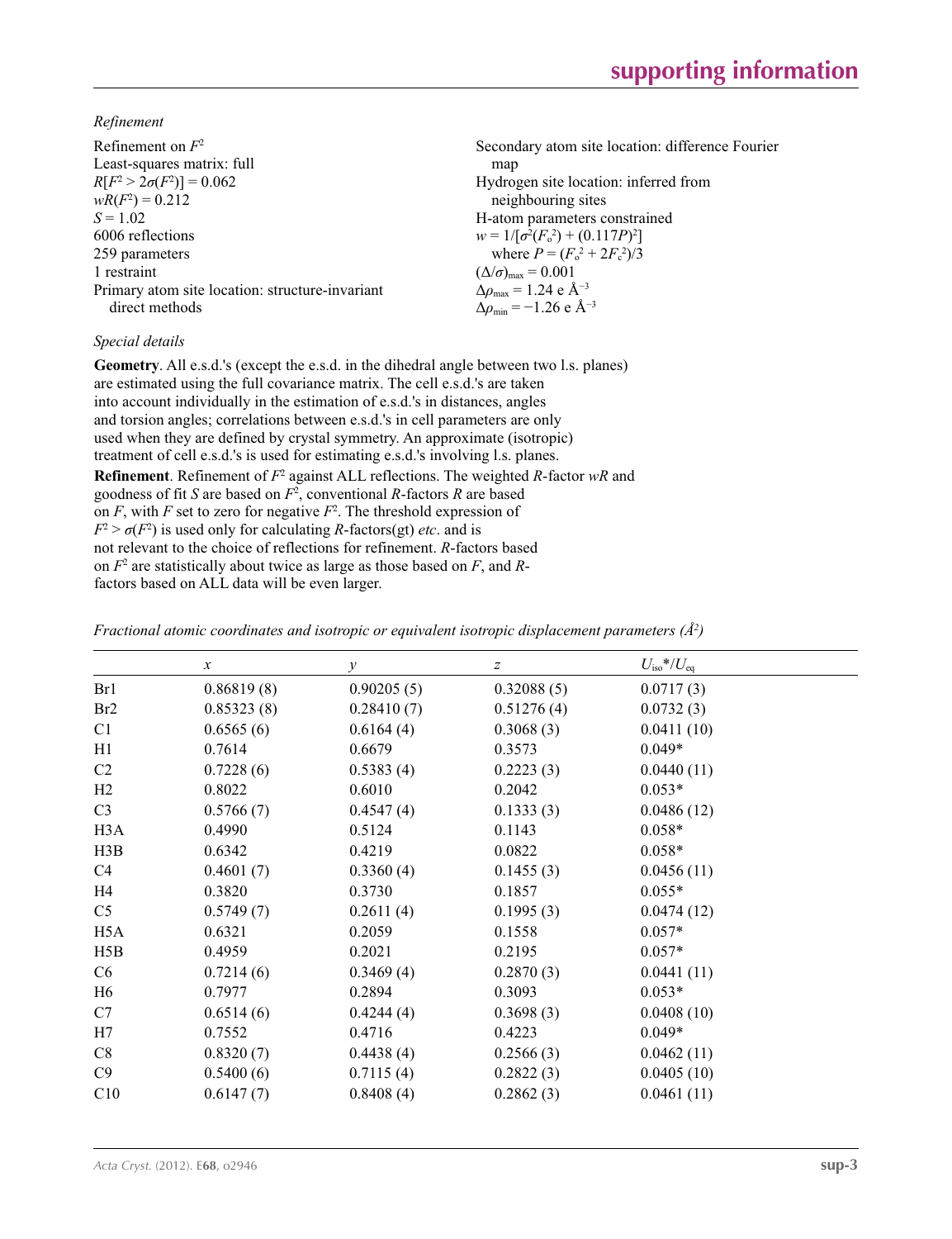| C11               | 0.5088(10) | 0.9304(5)  | 0.2667(4)    | 0.0670(16) |
|-------------------|------------|------------|--------------|------------|
| H11               | 0.5618     | 1.0158     | 0.2708       | $0.080*$   |
| C12               | 0.3248(9)  | 0.8927(6)  | 0.2414(5)    | 0.0755(18) |
| H12               | 0.2527     | 0.9530     | 0.2298       | $0.091*$   |
| C13               | 0.2472(8)  | 0.7627(6)  | 0.2332(4)    | 0.0676(16) |
| H13               | 0.1235     | 0.7341     | 0.2130       | $0.081*$   |
| C14               | 0.3574(7)  | 0.6776(5)  | 0.2555(4)    | 0.0531(13) |
| H14               | 0.3042     | 0.5925     | 0.2521       | $0.064*$   |
| C15               | 0.5335(6)  | 0.3345(4)  | 0.4043(3)    | 0.0384(10) |
| C16               | 0.3459(6)  | 0.3148(5)  | 0.3759(3)    | 0.0483(11) |
| H16               | 0.2941     | 0.3628     | 0.3382       | $0.058*$   |
| C17               | 0.2358(8)  | 0.2263(6)  | 0.4020(4)    | 0.0596(14) |
| H17               | 0.1119     | 0.2140     | 0.3809       | $0.072*$   |
| C18               | 0.3103(8)  | 0.1554(5)  | 0.4598(4)    | 0.0586(14) |
| H18               | 0.2364     | 0.0954     | 0.4773       | $0.070*$   |
| C19               | 0.4926(8)  | 0.1744(4)  | 0.4908(3)    | 0.0509(12) |
| H19               | 0.5431     | 0.1276     | 0.5298       | $0.061*$   |
| C20               | 0.6015(6)  | 0.2631(4)  | 0.4641(3)    | 0.0415(10) |
| N1                | 0.5541(5)  | 0.5240(3)  | 0.3436(3)    | 0.0413(9)  |
| H1A               | 0.4463     | 0.5282     | 0.3493       | $0.050*$   |
| O <sub>1</sub>    | 0.9910(5)  | 0.4487(4)  | 0.2582(3)    | 0.0695(10) |
| C21               | 0.3326(9)  | 0.2448(5)  | 0.0486(4)    | 0.0732(18) |
| C <sub>24</sub>   | 0.2293(15) | 0.1222(10) | 0.0634(7)    | 0.155(4)   |
| H24A              | 0.3131     | 0.0784     | 0.0950       | $0.186*$   |
| H24B              | 0.1656     | 0.0598     | 0.0023       | $0.186*$   |
| C22               | 0.1993(13) | 0.3238(9)  | 0.0052(6)    | 0.151(5)   |
| H22A              | 0.1380     | 0.2718     | $-0.0585$    | $0.226*$   |
| H22B              | 0.2649     | 0.4062     | 0.0046       | $0.226*$   |
| H22C              | 0.1133     | 0.3417     | 0.0429       | $0.226*$   |
| C <sub>25</sub>   | 0.0936(15) | 0.1639(10) | 0.1242(7)    | 0.155(4)   |
| H25A              | 0.1470     | 0.2459     | 0.1736       | $0.232*$   |
| H25B              | 0.0624     | 0.0959     | 0.1521       | $0.232*$   |
| H25C              | $-0.0126$  | 0.1758     | 0.0847       | $0.232*$   |
| C <sub>23</sub>   | 0.4459(12) | 0.1841(8)  | $-0.0222(5)$ | 0.113(3)   |
| H <sub>23</sub> A | 0.5272     | 0.1372     | 0.0065       | $0.169*$   |
| H23B              | 0.5130     | 0.2542     | $-0.0373$    | $0.169*$   |
| H <sub>23</sub> C | 0.3671     | 0.1237     | $-0.0792$    | $0.169*$   |
|                   |            |            |              |            |

*Atomic displacement parameters (Å2 )*

|                 | $U^{11}$  | $L^{22}$  | $I^{\beta 3}$ | $U^{12}$      | $U^{13}$  | $U^{23}$   |
|-----------------|-----------|-----------|---------------|---------------|-----------|------------|
| Br1             | 0.0725(4) | 0.0449(3) | 0.0923(5)     | $-0.0143(3)$  | 0.0195(3) | 0.0238(3)  |
| Br <sub>2</sub> | 0.0604(4) | 0.0956(5) | 0.0726(5)     | 0.0205(3)     | 0.0054(3) | 0.0452(4)  |
| C <sub>1</sub>  | 0.045(3)  | 0.026(2)  | 0.051(3)      | $-0.0006(18)$ | 0.012(2)  | 0.0140(18) |
| C <sub>2</sub>  | 0.047(3)  | 0.035(2)  | 0.056(3)      | 0.0005(19)    | 0.024(2)  | 0.021(2)   |
| C <sub>3</sub>  | 0.067(3)  | 0.035(2)  | 0.049(3)      | 0.005(2)      | 0.021(2)  | 0.019(2)   |
| C <sub>4</sub>  | 0.060(3)  | 0.034(2)  | 0.045(3)      | 0.002(2)      | 0.015(2)  | 0.018(2)   |
| C <sub>5</sub>  | 0.070(3)  | 0.028(2)  | 0.050(3)      | 0.007(2)      | 0.021(2)  | 0.0159(19) |
|                 |           |           |               |               |           |            |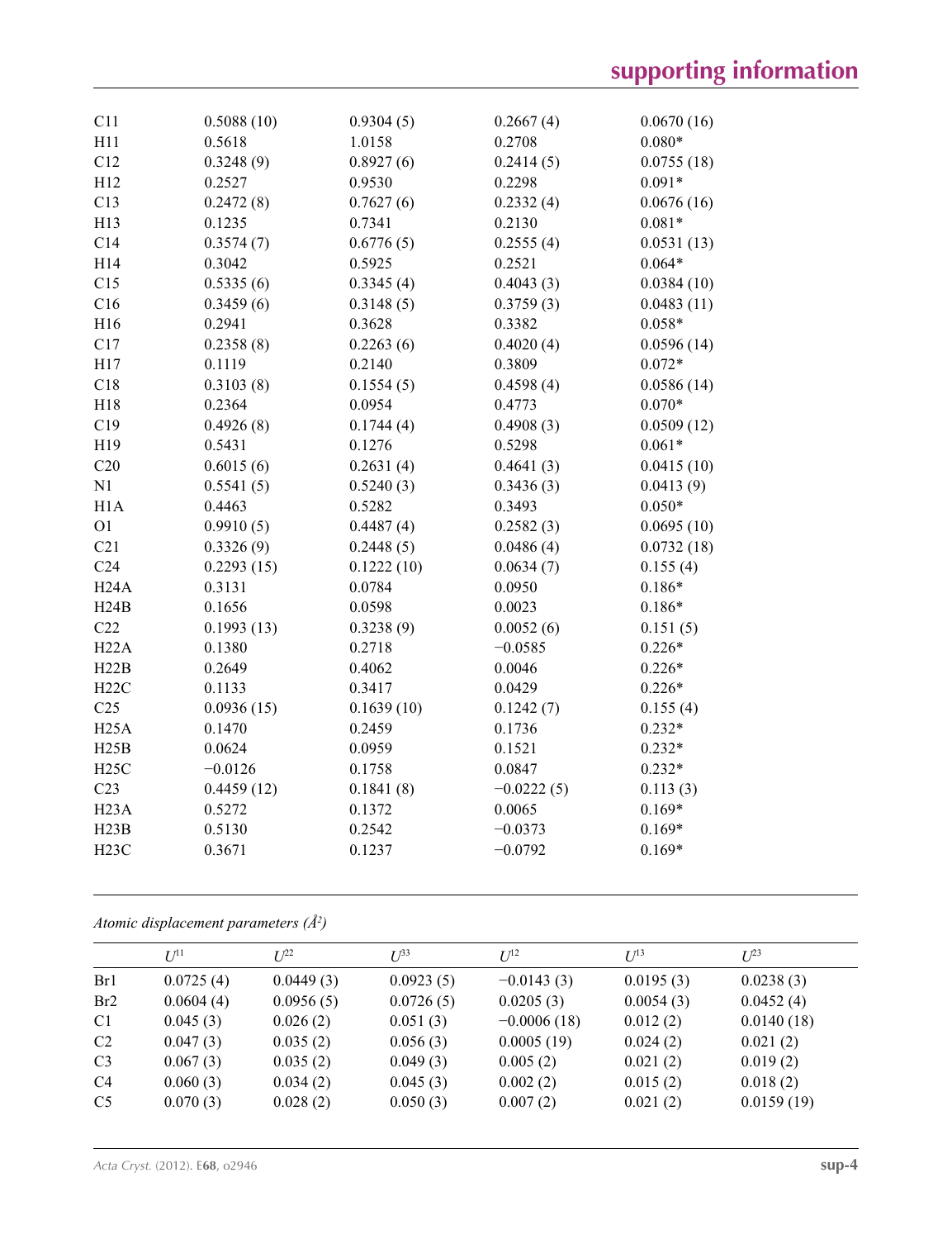| C6              | 0.049(3) | 0.039(2)   | 0.054(3) | 0.013(2)    | 0.017(2)    | 0.023(2)    |
|-----------------|----------|------------|----------|-------------|-------------|-------------|
| C7              | 0.050(3) | 0.034(2)   | 0.040(3) | 0.0032(19)  | 0.011(2)    | 0.0167(19)  |
| C8              | 0.047(3) | 0.041(3)   | 0.053(3) | 0.009(2)    | 0.020(2)    | 0.014(2)    |
| C9              | 0.054(3) | 0.028(2)   | 0.044(3) | 0.0075(19)  | 0.020(2)    | 0.0130(18)  |
| C10             | 0.068(3) | 0.031(2)   | 0.045(3) | 0.008(2)    | 0.024(2)    | 0.0141(19)  |
| C <sub>11</sub> | 0.111(5) | 0.039(3)   | 0.066(4) | 0.019(3)    | 0.037(3)    | 0.027(3)    |
| C12             | 0.080(4) | 0.077(4)   | 0.103(5) | 0.043(4)    | 0.042(4)    | 0.055(4)    |
| C13             | 0.061(4) | 0.079(4)   | 0.080(4) | 0.027(3)    | 0.028(3)    | 0.040(3)    |
| C14             | 0.053(3) | 0.041(3)   | 0.072(4) | 0.007(2)    | 0.021(3)    | 0.025(2)    |
| C15             | 0.045(3) | 0.031(2)   | 0.040(3) | 0.0051(18)  | 0.013(2)    | 0.0095(18)  |
| C16             | 0.043(3) | 0.044(3)   | 0.063(3) | 0.007(2)    | 0.015(2)    | 0.024(2)    |
| C17             | 0.050(3) | 0.064(3)   | 0.064(3) | $-0.003(3)$ | 0.014(3)    | 0.025(3)    |
| C18             | 0.075(4) | 0.046(3)   | 0.055(3) | $-0.007(3)$ | 0.025(3)    | 0.018(2)    |
| C19             | 0.076(4) | 0.039(3)   | 0.043(3) | 0.008(2)    | 0.018(2)    | 0.019(2)    |
| C <sub>20</sub> | 0.053(3) | 0.036(2)   | 0.041(3) | 0.014(2)    | 0.016(2)    | 0.0135(19)  |
| N1              | 0.046(2) | 0.0310(18) | 0.057(2) | 0.0084(16)  | 0.0239(18)  | 0.0205(17)  |
| O <sub>1</sub>  | 0.050(2) | 0.078(3)   | 0.096(3) | 0.019(2)    | 0.033(2)    | 0.039(2)    |
| C <sub>21</sub> | 0.095(5) | 0.049(3)   | 0.062(4) | $-0.017(3)$ | 0.001(3)    | 0.021(3)    |
| C <sub>24</sub> | 0.197(9) | 0.131(6)   | 0.100(5) | $-0.054(6)$ | 0.005(4)    | 0.034(5)    |
| C <sub>22</sub> | 0.179(9) | 0.106(6)   | 0.120(7) | $-0.064(6)$ | $-0.080(6)$ | 0.078(5)    |
| C <sub>25</sub> | 0.197(9) | 0.131(6)   | 0.100(5) | $-0.054(6)$ | 0.005(4)    | 0.034(5)    |
| C <sub>23</sub> | 0.160(8) | 0.107(6)   | 0.041(4) | $-0.016(5)$ | 0.017(4)    | $-0.004(3)$ |
|                 |          |            |          |             |             |             |

# *Geometric parameters (Å, º)*

| $Br1-C10$  | 1.908(5) | $C12 - H12$  | 0.9300    |
|------------|----------|--------------|-----------|
| $Br2-C20$  | 1.904(5) | $C13 - C14$  | 1.380(7)  |
| $Cl - N1$  | 1.476(5) | $C13 - H13$  | 0.9300    |
| $C1 - C9$  | 1.507(6) | $C14 - H14$  | 0.9300    |
| $C1-C2$    | 1.537(7) | $C15 - C20$  | 1.400(6)  |
| $Cl-H1$    | 0.9800   | $C15 - C16$  | 1.402(6)  |
| $C2-C8$    | 1.521(6) | $C16 - C17$  | 1.379(7)  |
| $C2-C3$    | 1.542(7) | $C16 - H16$  | 0.9300    |
| $C2-H2$    | 0.9800   | $C17 - C18$  | 1.390(8)  |
| $C3-C4$    | 1.534(6) | $C17 - H17$  | 0.9300    |
| $C3 - H3A$ | 0.9700   | $C18 - C19$  | 1.367(7)  |
| $C3 - H3B$ | 0.9700   | $C18 - H18$  | 0.9300    |
| $C4 - C5$  | 1.528(6) | $C19 - C20$  | 1.381(6)  |
| $C4 - C21$ | 1.574(7) | $C19 - H19$  | 0.9300    |
| $C4 - H4$  | 0.9800   | $N1 - H1A$   | 0.8600    |
| $C5-C6$    | 1.538(6) | $C21 - C24$  | 1.537(10) |
| $C5 - H5A$ | 0.9700   | $C21 - C22$  | 1.565(11) |
| $C5 - H5B$ | 0.9700   | $C21 - C23$  | 1.567(10) |
| $C6-C8$    | 1.483(6) | $C24 - C25$  | 1.553(12) |
| $C6 - C7$  | 1.531(6) | $C24 - H24A$ | 0.9700    |
| $C6 - H6$  | 0.9800   | $C24 - H24B$ | 0.9700    |
| $C7 - N1$  | 1.468(6) | $C22-H22A$   | 0.9600    |
| $C7 - C15$ | 1.503(6) | $C22-H22B$   | 0.9600    |
|            |          |              |           |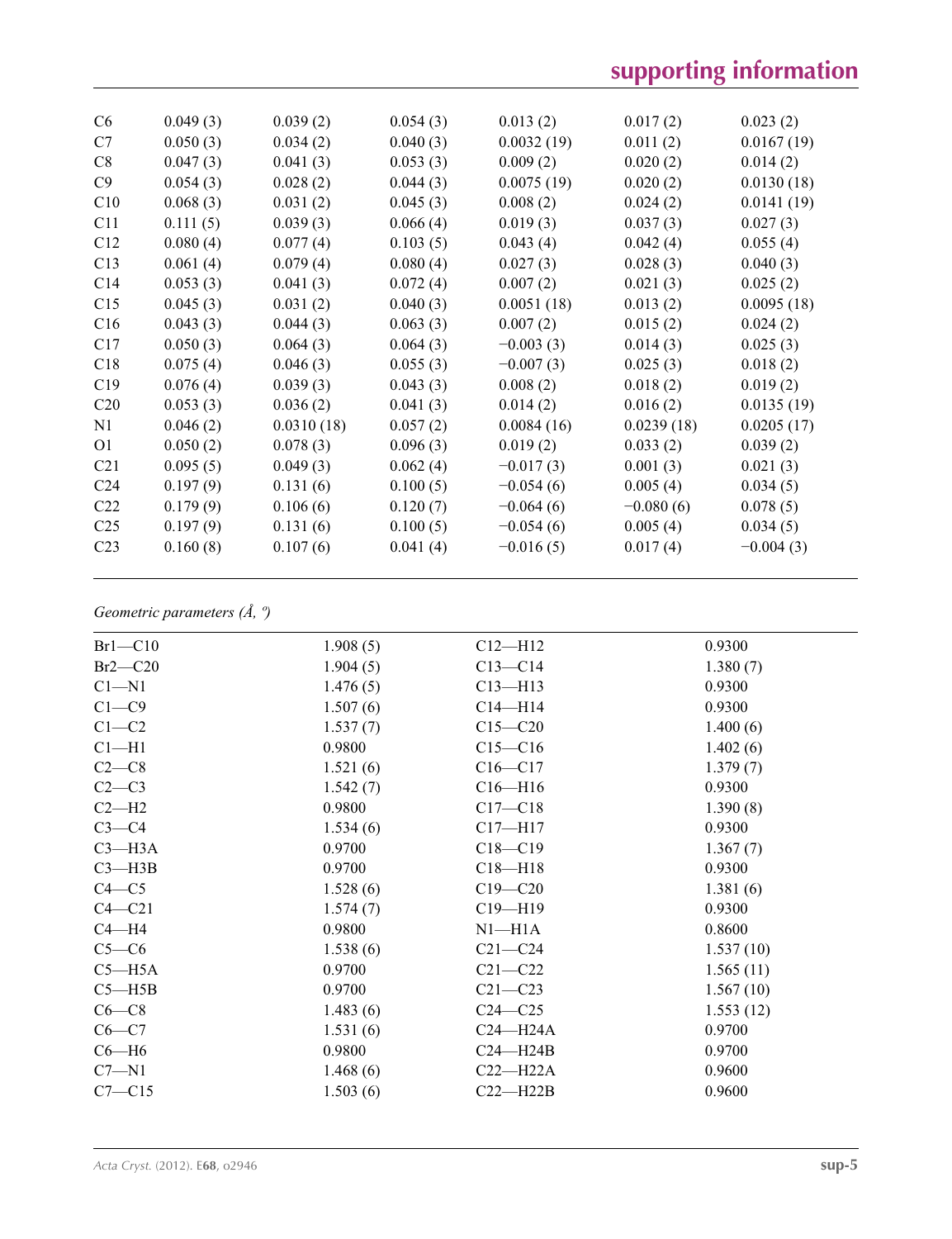| $C7 - H7$        | 0.9800   | $C22 - H22C$      | 0.9600   |
|------------------|----------|-------------------|----------|
| $C8 - O1$        | 1.220(6) | $C25 - H25A$      | 0.9600   |
| $C9 - C14$       | 1.364(7) | $C25 - H25B$      | 0.9600   |
| $C9 - C10$       | 1.406(6) | $C25 - H25C$      | 0.9600   |
| $C10 - C11$      | 1.385(7) | $C23 - H23A$      | 0.9600   |
| $C11 - C12$      | 1.376(8) | $C23 - H23B$      | 0.9600   |
| $C11 - H11$      | 0.9300   | C23-H23C          | 0.9600   |
| $C12 - C13$      | 1.401(8) |                   |          |
|                  |          |                   |          |
| $N1-C1-C9$       | 108.6(4) | $C14 - C13 - C12$ | 119.0(6) |
| $N1-C1-C2$       | 110.2(3) | $C14 - C13 - H13$ | 120.5    |
| $C9 - C1 - C2$   | 113.0(4) | $C12-C13-H13$     | 120.5    |
| $N1-C1-H1$       | 108.3    | $C9 - C14 - C13$  | 123.5(5) |
| $C9 - C1 - H1$   | 108.3    | $C9 - C14 - H14$  | 118.2    |
| $C2-C1-H1$       | 108.3    | $C13 - C14 - H14$ | 118.2    |
| $C8-C2-C1$       | 107.1(4) | $C20-C15-C16$     | 115.7(4) |
| $C8-C2-C3$       | 107.6(4) | $C20-C15-C7$      | 123.0(4) |
| $C1-C2-C3$       | 116.3(4) | $C16 - C15 - C7$  | 121.3(4) |
| $C8-C2-H2$       | 108.5    | $C17-C16-C15$     | 122.0(4) |
| $C1-C2-H2$       | 108.5    | $C17 - C16 - H16$ | 119.0    |
| $C3-C2-H2$       | 108.5    | $C15-C16-H16$     | 119.0    |
| $C4-C3-C2$       | 115.2(4) | $C16-C17-C18$     | 120.0(5) |
| $C4-C3-H3A$      | 108.5    | $C16-C17-H17$     | 120.0    |
| $C2-C3-H3A$      | 108.5    | C18-C17-H17       | 120.0    |
| $C4 - C3 - H3B$  | 108.5    | $C19 - C18 - C17$ | 119.7(5) |
| $C2-C3-H3B$      | 108.5    | $C19 - C18 - H18$ | 120.1    |
| $H3A - C3 - H3B$ | 107.5    | $C17 - C18 - H18$ | 120.1    |
| $C5-C4-C3$       | 111.0(4) | $C18-C19-C20$     | 119.8(5) |
| $C5 - C4 - C21$  | 114.0(4) | $C18-C19-H19$     | 120.1    |
| $C3 - C4 - C21$  | 112.0(4) | C20-C19-H19       | 120.1    |
| $C5-C4-H4$       | 106.4    | $C19 - C20 - C15$ | 122.7(5) |
| $C3-C4-H4$       | 106.4    | C19-C20-Br2       | 116.5(3) |
| $C21-C4-H4$      | 106.4    | $C15 - C20 - Br2$ | 120.8(3) |
| $C4-C5-C6$       | 116.3(4) | $C7 - N1 - C1$    | 114.5(4) |
| $C4-C5-H5A$      | 108.2    | $C7 - N1 - H1A$   | 122.7    |
| $C6-C5-H5A$      | 108.2    | $Cl-M1-H1A$       | 122.7    |
| $C4-C5-H5B$      | 108.2    | $C24 - C21 - C22$ | 110.5(7) |
| $C6-C5-H5B$      | 108.2    | $C24 - C21 - C23$ | 103.6(6) |
| $H5A - C5 - H5B$ | 107.4    | $C22-C21-C23$     | 111.4(7) |
| $C8-C6-C7$       | 108.2(4) | $C24 - C21 - C4$  | 109.9(5) |
| $C8-C6-C5$       | 107.5(4) | $C22-C21-C4$      | 110.9(5) |
| $C7 - C6 - C5$   | 114.9(4) | $C23-C21-C4$      | 110.3(5) |
| $C8-C6-H6$       | 108.7    | $C21 - C24 - C25$ | 110.3(8) |
| $C7-C6-H6$       | 108.7    | C21-C24-H24A      | 109.6    |
| $C5-C6-H6$       | 108.7    | C25-C24-H24A      | 109.6    |
| $N1 - C7 - C15$  | 109.9(4) | $C21-C24-H24B$    | 109.6    |
| $N1-C7-C6$       | 111.0(3) | $C25-C24-H24B$    | 109.6    |
| $C15-C7-C6$      | 112.2(3) | H24A-C24-H24B     | 108.1    |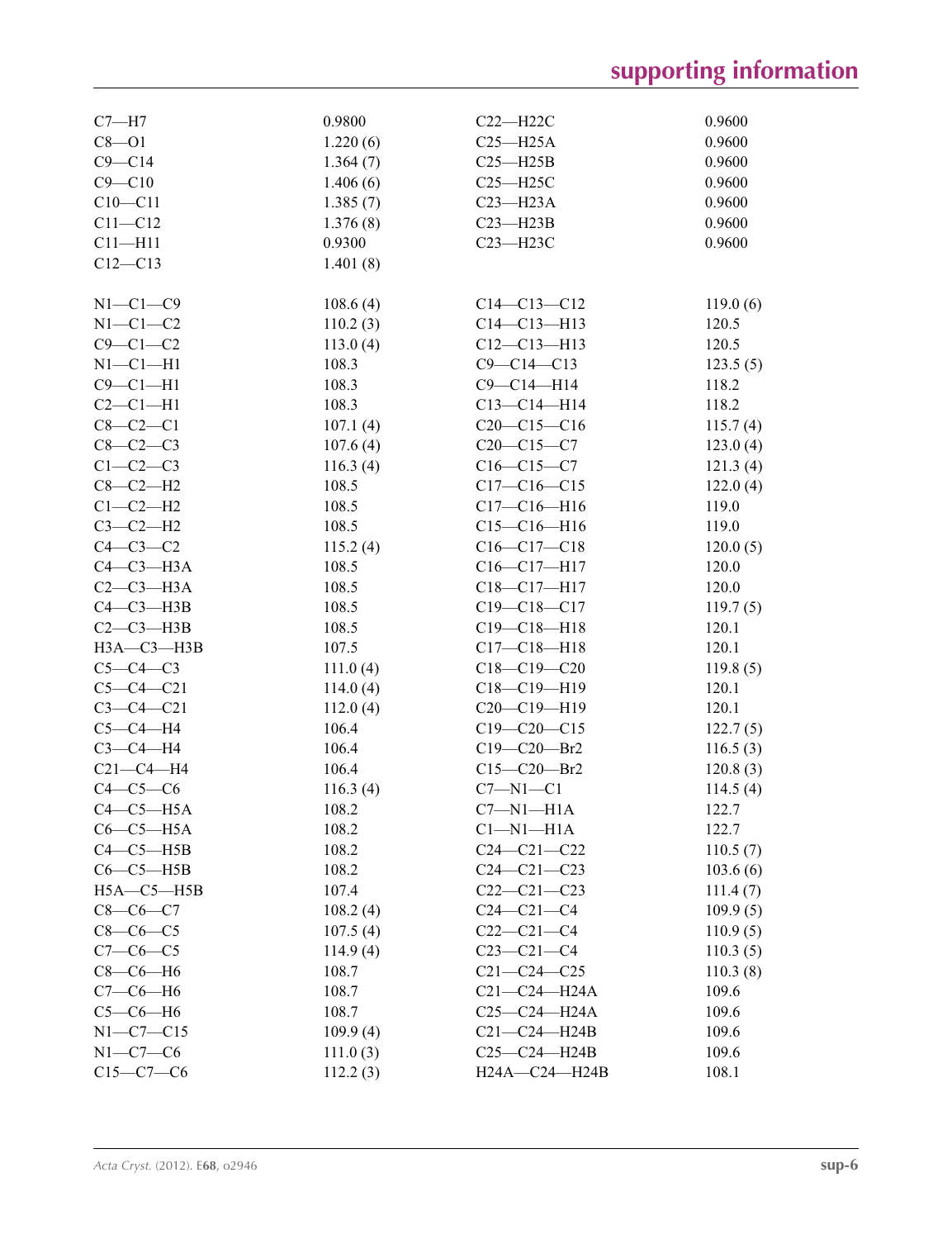| $N1 - C7 - H7$       | 107.9       | $C21 - C22 - H22A$     | 109.5       |
|----------------------|-------------|------------------------|-------------|
| $C15 - C7 - H7$      | 107.9       | $C21-C22-H22B$         | 109.5       |
| $C6 - C7 - H7$       | 107.9       | H22A-C22-H22B          | 109.5       |
| $O1 - C8 - C6$       | 125.0(4)    | $C21 - C22 - H22C$     | 109.5       |
| $O1 - C8 - C2$       | 123.3(4)    | H22A-C22-H22C          | 109.5       |
| $C6 - C8 - C2$       | 111.7(4)    | H22B-C22-H22C          | 109.5       |
| $C14 - C9 - C10$     | 116.3(4)    | $C24-C25-H25A$         | 109.5       |
| $C14 - C9 - C1$      | 122.2(4)    | $C24-C25-H25B$         | 109.5       |
| $C10-C9-C1$          | 121.5(4)    | $H25A - C25 - H25B$    | 109.5       |
| $C11 - C10 - C9$     | 122.0(5)    | $C24-C25-H25C$         | 109.5       |
| $C11 - C10 - Br1$    | 116.8(4)    | H25A-C25-H25C          | 109.5       |
| $C9 - C10 - Br1$     | 121.2(4)    | H25B-C25-H25C          | 109.5       |
| $C12 - C11 - C10$    | 119.8(5)    | $C21 - C23 - H23A$     | 109.5       |
| $C12 - C11 - H11$    | 120.1       | $C21-C23-H23B$         | 109.5       |
| $C10-C11-H11$        | 120.1       | $H23A - C23 - H23B$    | 109.5       |
| $C11 - C12 - C13$    |             |                        | 109.5       |
|                      | 119.4(5)    | $C21 - C23 - H23C$     |             |
| $C11 - C12 - H12$    | 120.3       | H23A-C23-H23C          | 109.5       |
| $C13 - C12 - H12$    | 120.3       | H23B-C23-H23C          | 109.5       |
| $N1-C1-C2-C8$        | $-56.2(5)$  | $C10-C11-C12-C13$      | $-1.7(9)$   |
| $C9 - C1 - C2 - C8$  | $-178.0(4)$ | $C11-C12-C13-C14$      | 3.2(9)      |
| $N1 - C1 - C2 - C3$  |             |                        |             |
|                      | 64.1(5)     | $C10-C9-C14-C13$       | $-0.1(8)$   |
| $C9 - C1 - C2 - C3$  | $-57.7(5)$  | $C1 - C9 - C14 - C13$  | 179.5(5)    |
| $C8-C2-C3-C4$        | 52.9(5)     | $C12-C13-C14-C9$       | $-2.4(9)$   |
| $C1 - C2 - C3 - C4$  | $-67.2(5)$  | N1-C7-C15-C20          | $-156.6(4)$ |
| $C2-C3-C4-C5$        | $-43.5(5)$  | $C6-C7-C15-C20$        | 79.4 (5)    |
| $C2-C3-C4-C21$       | $-172.2(4)$ | $N1-C7-C15-C16$        | 25.0(6)     |
| $C3 - C4 - C5 - C6$  | 43.8(5)     | $C6-C7-C15-C16$        | $-99.0(5)$  |
| $C21-C4-C5-C6$       | 171.4(4)    | $C20-C15-C16-C17$      | $-2.7(7)$   |
| $C4 - C5 - C6 - C8$  | $-53.5(5)$  | $C7 - C15 - C16 - C17$ | 175.8(5)    |
| $C4 - C5 - C6 - C7$  | 67.0(5)     | $C15-C16-C17-C18$      | 1.3(8)      |
| $C8-C6-C7-N1$        | 55.2(5)     | $C16-C17-C18-C19$      | 0.3(8)      |
| $C5-C6-C7-N1$        | $-64.8(5)$  | $C17-C18-C19-C20$      | $-0.4(8)$   |
| $C8-C6-C7-C15$       | 178.6(4)    | $C18-C19-C20-C15$      | $-1.1(7)$   |
| $C5-C6-C7-C15$       | 58.6(5)     | $C18-C19-C20-Br2$      | 179.1(4)    |
| $C7-C6-C8-O1$        | 118.8(5)    | $C16-C15-C20-C19$      | 2.6(6)      |
| $C5-C6-C8-O1$        | $-116.6(5)$ | $C7-C15-C20-C19$       | $-175.9(4)$ |
| $C7-C6-C8-C2$        | $-61.2(5)$  | $C16-C15-C20-Br2$      | $-177.6(3)$ |
| $C5-C6-C8-C2$        | 63.4(5)     | $C7-C15-C20-Br2$       | 3.9(6)      |
| $C1 - C2 - C8 - 01$  | $-118.1(5)$ | $C15-C7-N1-C1$         | $-178.9(3)$ |
| $C3-C2-C8-01$        | 116.2(5)    | $C6-C7-N1-C1$          | $-54.2(5)$  |
| $C1 - C2 - C8 - C6$  | 61.9(5)     | $C9-C1-N1-C7$          | 179.5(3)    |
| $C3 - C2 - C8 - C6$  | $-63.8(5)$  | $C2-C1-N1-C7$          | 55.1(5)     |
| $N1 - C1 - C9 - C14$ | $-28.3(6)$  | $C5-C4-C21-C24$        | 48.8(8)     |
| $C2-C1-C9-C14$       | 94.4(5)     | $C3-C4-C21-C24$        | 175.8(6)    |
| $N1 - C1 - C9 - C10$ | 151.3(4)    | $C5-C4-C21-C22$        | 171.4(6)    |
| $C2-C1-C9-C10$       | $-86.0(5)$  | $C3-C4-C21-C22$        | $-61.6(7)$  |
| $C14-C9-C10-C11$     | 1.8(7)      | $C5-C4-C21-C23$        | $-64.8(6)$  |